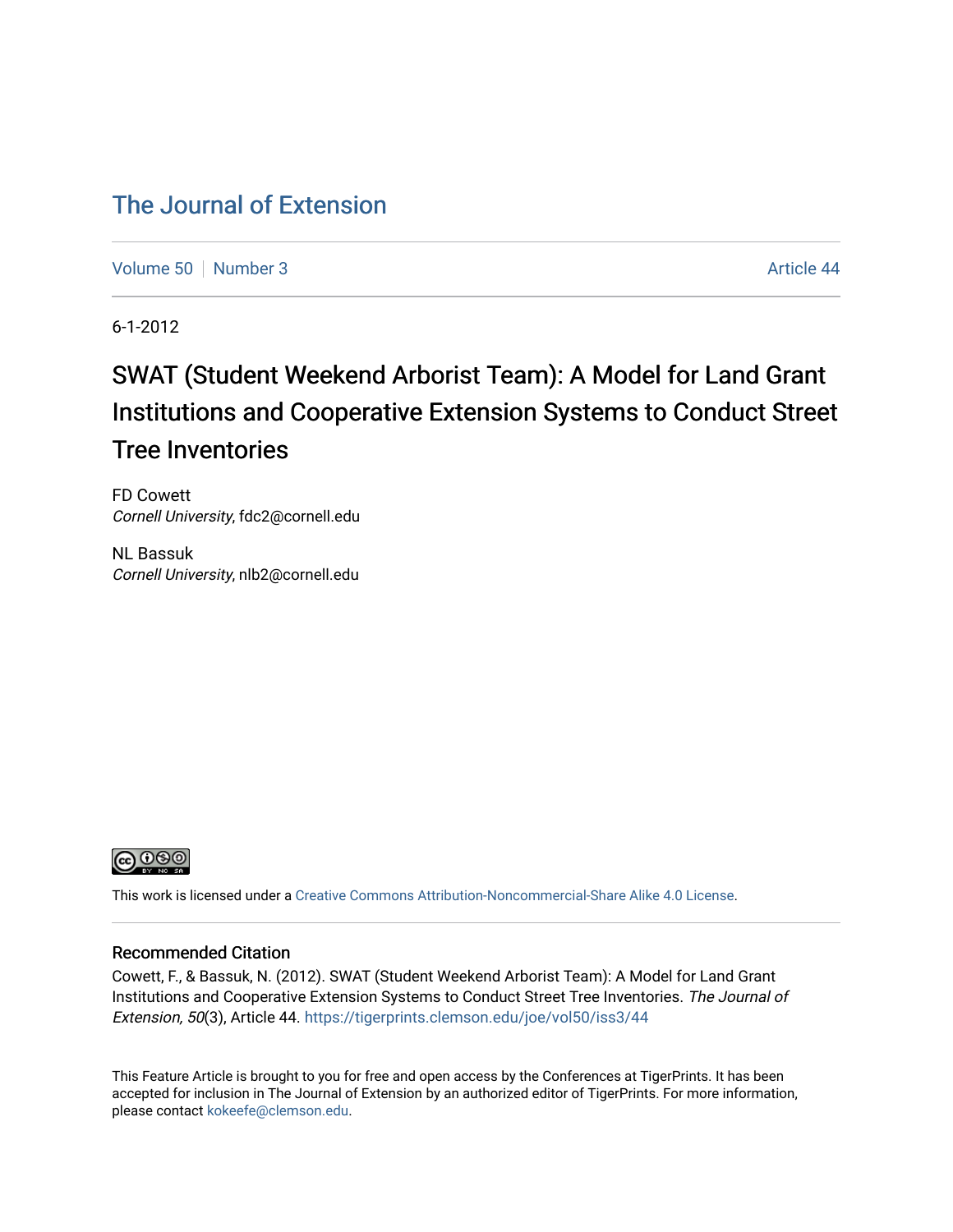

**June 2012 Volume 50 Number 3 Article Number 3FEA9**

[Return to Current Issue](http://www.joe.org/joe/2012june/)

# **SWAT (Student Weekend Arborist Team): A Model for Land Grant Institutions and Cooperative Extension Systems to Conduct Street Tree Inventories**

**F.D. Cowett** Postdoctoral Associate [fdc2@cornell.edu](mailto:fdc2@cornell.edu)

> **N.L. Bassuk** Professor [nlb2@cornell.edu](mailto:nlb2@cornell.edu)

Department of Horticulture Cornell University Ithaca, New York

*Abstract: SWAT (Student Weekend Arborist Team) is a program affiliated with Cornell University and Extension founded to conduct street tree inventories in New York State communities with 10,000 residents or fewer, a group of communities underserved in community forestry planning. Between 2002 and 2010, SWAT conducted 40 inventories, and data from these inventories has been used to create community forestry management plans for inventoried communities. SWAT's inventory methodology and the program's success provide a model for other land-grant institutions and Extension systems to inventory publicly managed street trees and support community forestry planning in smaller communities throughout the United States.*

#### **Introduction**

Street trees are increasingly recognized as an important community resource for their aesthetic appeal and the social and ecosystem benefits they provide (Dwyer, McPherson, Schroeder, & Rowntree, 1992). Management of that resource requires having adequate information to make informed decisions (e.g., number of trees to be planted annually to compensate for tree mortality, species selection of newly planted trees to promote species diversity, maintenance needs and costs associated with existing trees), the type of information typically provided by a street tree inventory (Tate, 1985). Obtaining this information, however, requires technical expertise and can be time-consuming and expensive; as a result, many smaller communities with limited personnel and funds at their disposal lack street tree inventories and management plans (Maco & McPherson, 2003).

Extension, which has a long history of working with private landowners to manage rural forests and woodlands (Hughes et al., 2007; McGill, Campbell, & Pierskalla, 2007) and has become increasingly involved with urban issues generally (Fehlis, 1992) and urban and community forestry more specifically (Broussard & Jones, 2001; Skelton & Josiah, 2003), has sought to meet this information gap in several ways, including publishing guides to street tree inventories (Escobedo & Andreu, 2008), training community volunteers to conduct inventories (Iles, 1999; Pollack , 2010), and working directly with volunteers to conduct inventories (Prochaska & Hoffman, 2010). These efforts have all made valuable contributions to urban and community forestry, but lack a consistent, systematic, and sustainable approach targeted to smaller communities that can be exported to and replicated from state to state. The street tree inventory model developed by Cornell University's Student Weekend Arborist Team (SWAT) provides such an approach.

### **Background**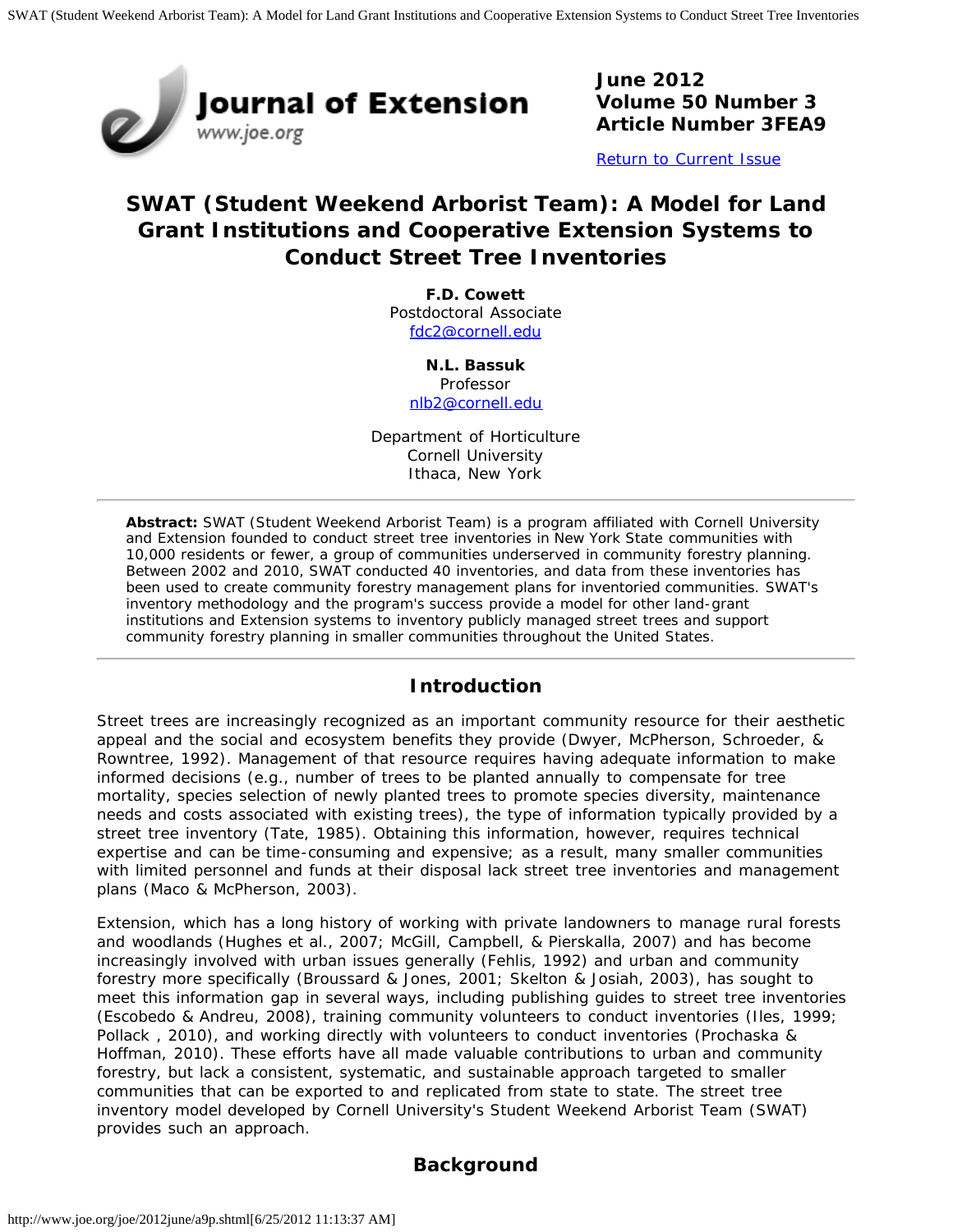In 2002, a work team of Cornell University faculty, Extension educators, and urban forestry professionals in New York State perceived that smaller communities with limited personnel and funds at their disposal continued to be underserved in community forestry planning. The need to assist these smaller communities had been recognized previously and was attempted to be met by providing educational programs in partnership with Extension and offering additional information via the Internet, both new approaches for community forestry and Extension at the time in New York State. However, these communities still lacked the type of detailed information required to develop community forest management plans. To address this problem directly, the work team devised a new master planning process for smaller communities that included training a group of Cornell University students to collect street tree inventory data using handheld Personal Digital Assistant computers (PDAs). These students, undergraduates and graduates who had taken courses in tree species identification, became the Student Weekend Arborist Team (SWAT), so named because they would inventory communities entirely in one or two weekend days.

SWAT was piloted in September 2002 with 13 students in the villages of Liverpool (Onondaga County) and Cobleskill (Schoharie County). All street trees and potential planting spaces in the public right-of-way were counted. Students were paid \$80 for each day worked by the villages and earned one academic credit. Data was subsequently analyzed, and a workshop held on December 4, 2002 for officials in both villages and interested officials from other communities. Liverpool and Cobleskill learned about their community forest resources and were advised regarding future goals and implementation strategies. The pilot project was judged a success, and SWAT has been repeated every fall with a new group of Cornell students trained each year.

The initial communities inventoried by SWAT were solicited by personnel from Onondaga County Extension, but, as the program became better known through word of mouth, presentations, and Cornell's Community Forestry website, communities began contacting Extension statewide to request SWAT's services. To accommodate additional inventories and ease the travel burden on students, a Hudson River Valley SWAT team associated with Dutchess County Extension and comprised of Master Gardeners was organized in 2006. Forty street tree inventories have been conducted since 2002, with Cornell SWAT responsible for 32, representing approximately onethird of all street tree inventories conducted statewide in that time frame (Figure 1).



**Figure 1.** SWAT Inventory Locations in New York State (2002-2010)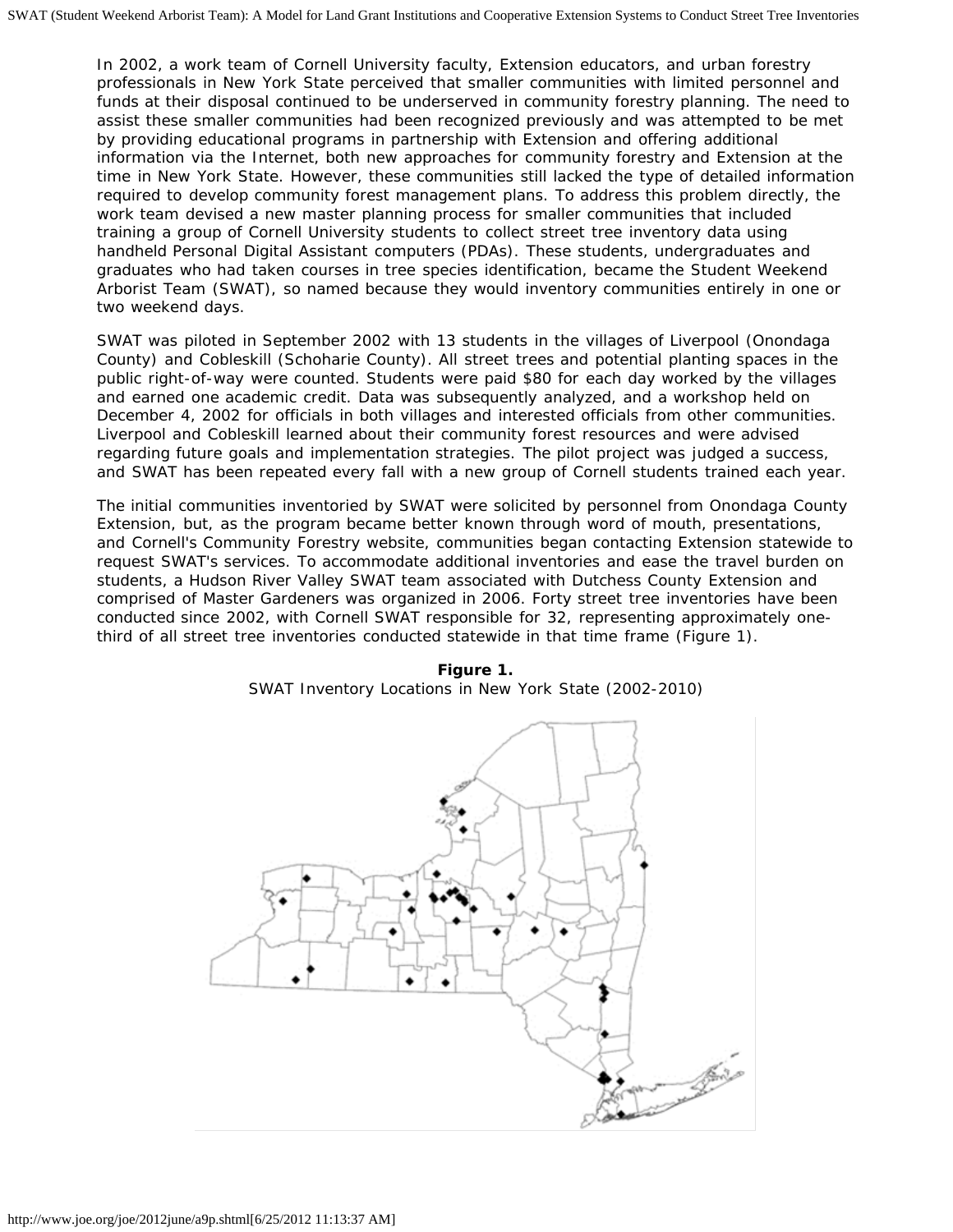## **SWAT Community Characteristics**

Thirty-nine communities have been inventoried by SWAT since 2002; the Village of Red Hook was inventoried twice. Sixty-nine percent of SWAT communities have populations of 5,000 persons or fewer, and the median population is 2,644 persons (2000 U.S. Census). While there is no statistically significant difference ( $a = .05$ ) between SWAT communities and all New York State Census Places (i.e., villages, cities, and census designated places, n = 1050, 2000 U.S. Census) for such measures as population density, housing unit density, percent urban and rural population, per capita income, educational attainment of at least a bachelor's degree, and median age of population, significant differences do exist for percent vacant and occupied housing units, median household income, percent owner occupancy, median value of owner occupied units, and median year structure built (Table 1).

These differences indicate that SWAT communities are characterized by lower median household incomes, lower percentages of owner occupancy as compared to rentals, lower values for owner occupied housing units, older structures, and higher housing unit occupancy rates relative to communities throughout New York State. They are the types of communities initially targeted by the work team, those least likely to have the resources to employ an urban forester or to hire a commercial firm to inventory street trees and develop a community forest management plan.

|                                        | <b>SWAT</b> | AII<br><b>NYS</b> | Uneq. var | $p$ (same) |
|----------------------------------------|-------------|-------------------|-----------|------------|
| Housing Unit Density                   | 1070.8      | 933.15            | 1.0328    | 0.3088     |
| Median Age                             | 38.394      | 38.036            | 0.4367    | 0.6649     |
| Median Household Income                | 42724       | 53831             | $-3.6702$ | 0.0007     |
| Median Value Owner Occupied<br>Housing | 123050      | 171820            | $-3.0827$ | 0.0037     |
| Median Year Structure Built            | 1947        | 1952              | $-3.1435$ | 0.0035     |
| Per Capital Income                     | 23627       | 25700             | $-1.1389$ | 0.2622     |
| Percent Housing Units Occupied         | 93.20       | 90.27             | 4.4466    | 0.0000     |
| Percent Minimum Bachelor's<br>Degree   | 31.13       | 27.94             | 1.1914    | 0.2416     |
| Percent Owner Occupancy                | 56.64       | 63.95             | $-3.0951$ | 0.0038     |
| Percent Rural Population               | 26.12       | 30.70             | $-0.5672$ | 0.5746     |
| Population                             | 4801        | 14620             | $-1.2738$ | 0.2030     |
| <b>Population Density</b>              | 2482.9      | 2370.3            | 0.3067    | 0.7609     |

**Table 1.** SWAT Community Characteristics

## **SWAT Data Collection Methodology**

Data collection methods have focused from the start on meeting the needs of community forest managers while also taking into account the capabilities of the students conducting the inventories, and, since funds to run the program are limited, the need for a low-cost equipment and software buy-in. In addition, because any street tree inventory is a snapshot in time, another consideration has been to use methods that can be replicated by inventoried communities to update the data conducted by SWAT.

#### **Data Fields**

The emphasis in data collected by SWAT is to provide information most useful to community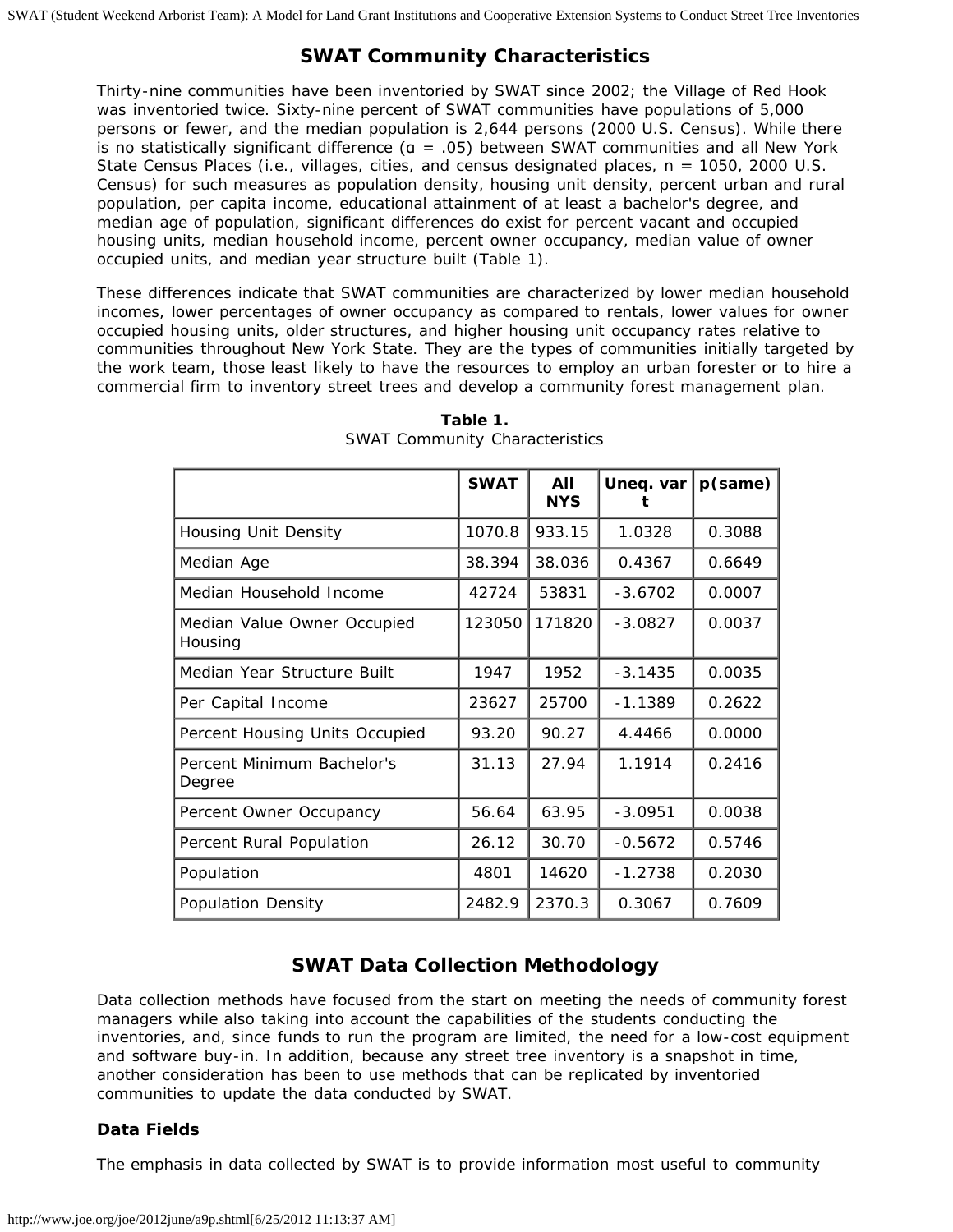forest managers. This includes, first, the species composition and age of trees to facilitate sustainable long-term management and, second, the condition of trees and their street location to enable persons responsible for maintenance to prioritize those activities and get back to each tree (Table 2). Students do not make hazard evaluations or suggest trees for removal because they are not trained to make these calls and such calls can lead to liability claims. They are asked instead to assess whether a tree is a "consult," meaning does it reflect a combination of poor condition and significant size to warrant inspection by an experienced arborist. Students work in teams of two and are expected to inventory roughly 30 trees and/or planting spaces per hour. This rate compares favorably with rates reported by Buchanan (1991), Bloniarz and Ryan (1996), and Cozad, McPherson, and Harding (2005), although it may vary due to street type (gridded or cul-de-sac), land use (residential or commercial), and density (compact or sprawl).

**Table 2.**

SWAT Data Fields

| Address Number, Street Name, and On Street: For all trees and<br>planting spaces, established primarily by tax parcel address.                                                                                                                                                                                                 |
|--------------------------------------------------------------------------------------------------------------------------------------------------------------------------------------------------------------------------------------------------------------------------------------------------------------------------------|
| GPS: Latitude (Y) and Longitude (X) coordinates for trees and planting<br>spaces.                                                                                                                                                                                                                                              |
| Location Type: Placement of trees and planting spaces assessed by one of<br>five ratings: $1 =$ front yard or lawn; $2 =$ treelawn planting strip less than<br>four feet wide; $3$ = treelawn planting strip greater than four feet wide; $4$ =<br>sidewalk tree pit; $5 =$ street median.                                     |
| Species: Trees identified and assigned their respective botanical names.                                                                                                                                                                                                                                                       |
| <b>DBH</b> : Trunk diameter at breast height (approximately 4.5 feet above the<br>ground) measured to the nearest inch.                                                                                                                                                                                                        |
| Condition Wood: The health of a tree's wood (its structural health)<br>assessed by one of four ratings: 1= Dead or Dying - extreme problems; 2<br>= Poor - major problems; $3 = Fair - minor problems$ ; $4 = Good - no$<br>apparent problems.                                                                                 |
| Condition Leaves: The health of a tree's leaves (its functional health)<br>assessed by one of four ratings: 1= Dead or Dying - extreme problems; 2<br>= Poor - major problems; $3 = Fair - minor problems$ ; $4 = Good - no$<br>apparent problems.                                                                             |
| Percent Deadwood: The percentage of deadwood in the tree canopy<br>assessed by one of five ratings: $1 =$ less than $10\%$ ; $2 = 10 - 25\%$ ; $3 = 25$<br>$-50\%$ ; 4 = 50 - 75%; 5 = greater than 75%.                                                                                                                       |
| Maintenance Recommendation: Tree maintenance needs assessed by<br>one of four ratings: $1 =$ None $-$ no maintenance necessary; $2 =$ Train $-$<br>routine maintenance for a young tree; $3 =$ Routine Prune - routine<br>maintenance of a mature tree; $4 = High$ Priority Prune – a tree requiring<br>immediate maintenance. |
| Consult: Based on the condition of the tree, should a certified arborist<br>should be brought in to examine the tree: $1 = No$ ; $2 = Yes$ .                                                                                                                                                                                   |
| Sidewalk Damage: The presence or absence of damage associated with<br>tree roots where the sidewalk is heaved at least $\frac{3}{4}$ inch: $1 = No$ ; $2 = Yes$ .                                                                                                                                                              |
| Wire Conflict: The presence or absence of single or triple phase overhead                                                                                                                                                                                                                                                      |

utility wires:  $1 = No$ ;  $2 = Yes$ .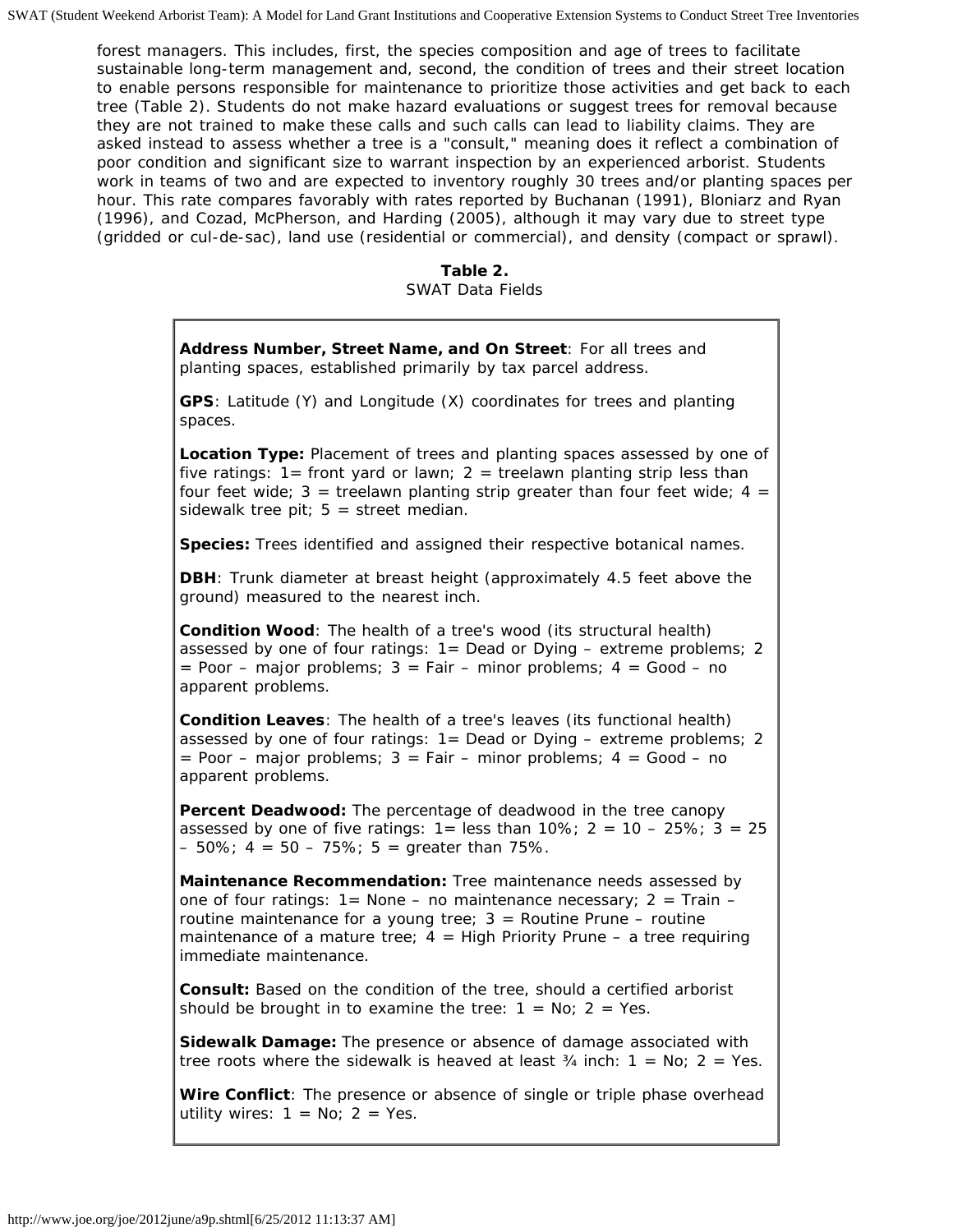#### **Equipment and Software**

Data is collected in walking surveys using Pharos Traveler 535 PDA (personal digital assistant) handheld computers running U.S. Forest Service i-Tree software available free of charge. GPS (Global Positioning System) coordinates are also collected for each tree and planting space using Garmin 60CSx series receivers typically accurate from 3 to 5 meters. Coordinates are brought into GIS (Geographic Information System) and rectified post-inventory to aerial orthoimagery. These corrected coordinates become the basis for maps, GIS shapefiles, and Google Earth kml files given to inventoried communities as part of data analysis and management recommendations. An Excel file of inventory data is also provided as well as a data collection template for collecting updated data subsequent to the inventory.

#### **Data Accuracy**

Errors in data collection occur in all street tree inventories whether conducted by professionals or non-professionals. They are of particular concern in inventories conducted by students or community volunteers because the benefits of a student or volunteer based inventory (e.g., lower costs, community involvement) must be weighed against the accuracy of a professionally conducted inventory. Bloniarz and Ryan (1996) reported for a Brookline, MA inventory conducted by community volunteers that agreement between volunteers and certified arborists was 91% for the genus and 80% for the genus and species of inventoried trees. Cozad et al. (2005) reported 80% agreement for genus and species between volunteers and professionals in a Minneapolis, MN inventory.

Students participating in SWAT are undergraduates and graduates who have taken courses in tree species identification and excelled in that coursework. In addition, all students attend a half-day training session in the fall prior to that year's first inventory in which they receive instruction in inventory methodology and hands-on practice with PDAs and GPS units taking data in nearby streets (master gardeners in the Hudson Valley SWAT receive similar training). Accuracy of SWAT data has been found to be at least on par with error rates found in Bloniarz and Ryan (1996) and Cozad et al. (2005), although, as mentioned above, errors inevitably occur. In addition, just as Cozad et al. (2005) found a "fair amount of variability" between volunteer teams, data accuracy varies between SWAT teams and is best explained by level of experience. Students who have participated in SWAT in a previous year tend to be quicker and more accurate than students doing SWAT for the first time. Therefore, it is standard practice to pair up, if possible, a student who is experienced with one who is not.

#### **Data Analysis and Management Recommendations**

An analysis of inventory data is performed following the completion of data collection, data scrubbing, and ground-truthing. This analysis focuses on species and DBH (trunk diameter at breast height) distributions. Species distribution is of great importance given the historic devastation to American Elms caused by Dutch elm disease and current threats posed by invasive pest species such as the Emerald Ash Borer and Asian Longhorned Beetle. Greater species diversity fosters increased resilience to invasive pests and blights. Based on the species distribution analysis, communities are able to make informed decisions about new plantings and maintain or increase species diversity. An analysis of DBH distribution is also essential because it reveals whether sufficient young trees are being planted to compensate for tree mortality and the extent to which communities need to focus resources on new plantings.

Analyses of species and DBH distributions are accompanied by an analysis of tree condition both for the tree population as a whole and for the most prevalent species. The latter is especially helpful in identifying areas of special concern. In New York State, for example, large, old Sugar Maples (Acer saccharum) in poor condition are frequently common. Knowledge of such situations enables communities to identify pressing maintenance needs and make informed decisions in allocating resources.

Finally, ecosystem and other benefits provided by community trees are calculated using U.S. Forest Service i-Tree Streets software. SWAT emphasizes to inventoried communities that street trees should be valued not simply for aesthetic reasons, but also for the ecosystem benefits they provide, such as  $CO<sub>2</sub>$  reduction, energy conservation, and stormwater control. It is hoped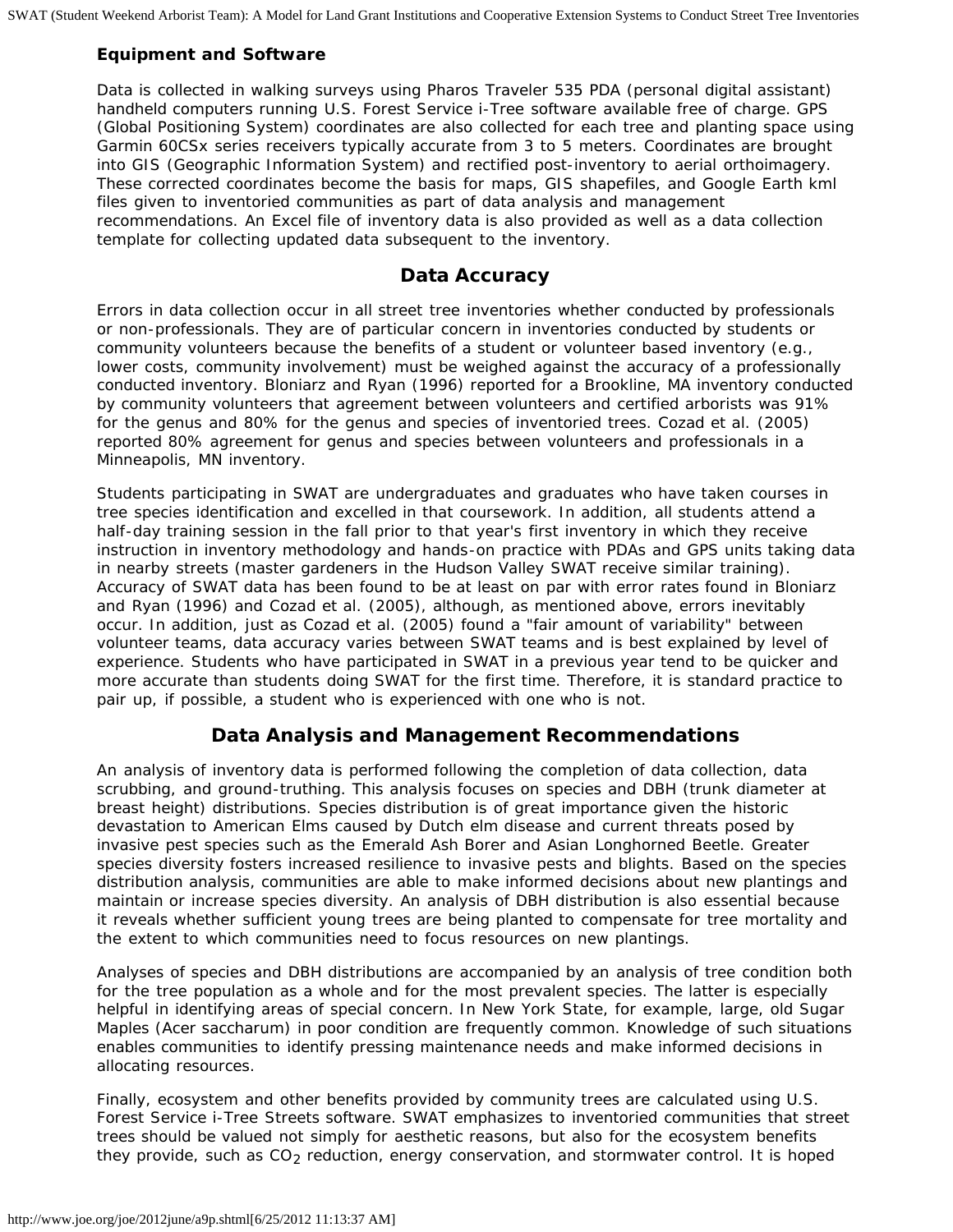that greater awareness of these benefits will encourage communities to maintain if not increase budgets for street tree management and promote a sustainable community forest.

These analyses form the basis of management recommendations made by SWAT to each inventoried community. The recommendations are included in a report given at a presentation made by SWAT a few months after the inventory to local officials such as village trustees, DPW heads, and Shade Tree Board members. Extension personnel are also encouraged to attend. The involvement of Extension personnel throughout the inventory process, whether fielding the initial community contact, taking part in the inventory, or attending the presentation, is helpful in creating long-term working relationships with inventoried communities extending beyond data collection to sustainable community forest management and planning. Similarly, SWAT stresses to inventoried communities that it remains a resource ready to assist them post-inventory should they require more help or additional information.

#### **Program Impact**

Questionnaires have been given periodically to communities inventoried by SWAT to gauge the program's impact and find areas for improvement. Responses to these questionnaires have stated consistently that obtaining a street tree inventory has resulted in the creation of a community forestry management plan and increased appreciation for community trees by residents, elected officials, and even the personnel responsible for street tree maintenance. More specifically, communities have reported increased funding for street tree programs, greater diversity in new tree plantings, more proactive pruning and maintenance, and improved volunteer participation in community plantings and Arbor Day celebrations. The primary problem described by inventoried communities has been in maintaining and updating their data postinventory.

Students conducting the inventories have likewise been given questionnaires asking for suggestions on how to improve the process and what participation in SWAT has meant to them. Suggestions for improvement have been helpful, and many have been implemented. With respect to their participation, while many students stated that conducting the inventories had given them greater confidence in their tree identification skills, at least as many valued working as a team to perform a community service, interacting with community residents and learning about their concerns, and seeing firsthand how street trees are planted and maintained. Therefore, for these students, the SWAT experience has not only complemented their classroom instruction, but also given it a situated, real world context, bridging the gap between learning and use (Brown, Collins, & Duguid, 1989) and enriching their education.

Finally, SWAT inventory data and methods have been used in the battle being waged against invasive pest species in New York State. SWAT data has been collated with other inventory data collected statewide to enable Extension and the Department of Environmental Conservation to better understand and budget for New York State's vulnerability to the Emerald Ash Borer and Asian Longhorned Beetle. SWAT inventory methods have been recommended by Extension to communities and grassroots organizations looking to conduct either a complete street tree inventory or one specifically targeting ash trees. A powerpoint describing SWAT methods and explaining the value of conducting an inventory has been included by Extension in their outreach educational materials.

#### **SWAT as a Model for Land-Grant Institutions**

Cornell University, founded in 1865, is New York State's land-grant institution. SWAT was envisioned from its start to be part of Cornell's land-grant mission and partner with Extension to translate university-based knowledge into real-life, practical benefits for New York State communities. As the number of people living and working in cities, villages, and suburbs continues to increase, the role to be played by urban and community forestry has assumed greater importance, and SWAT has sought to facilitate community forestry in smaller communities in New York State. Nevertheless, despite the 40 inventories conducted by SWAT since 2002 and the efforts made by other communities in the New York State to inventory their street trees, the majority of communities in New York State, and particularly communities with smaller populations, do not have street tree inventories and lack community forestry management plans.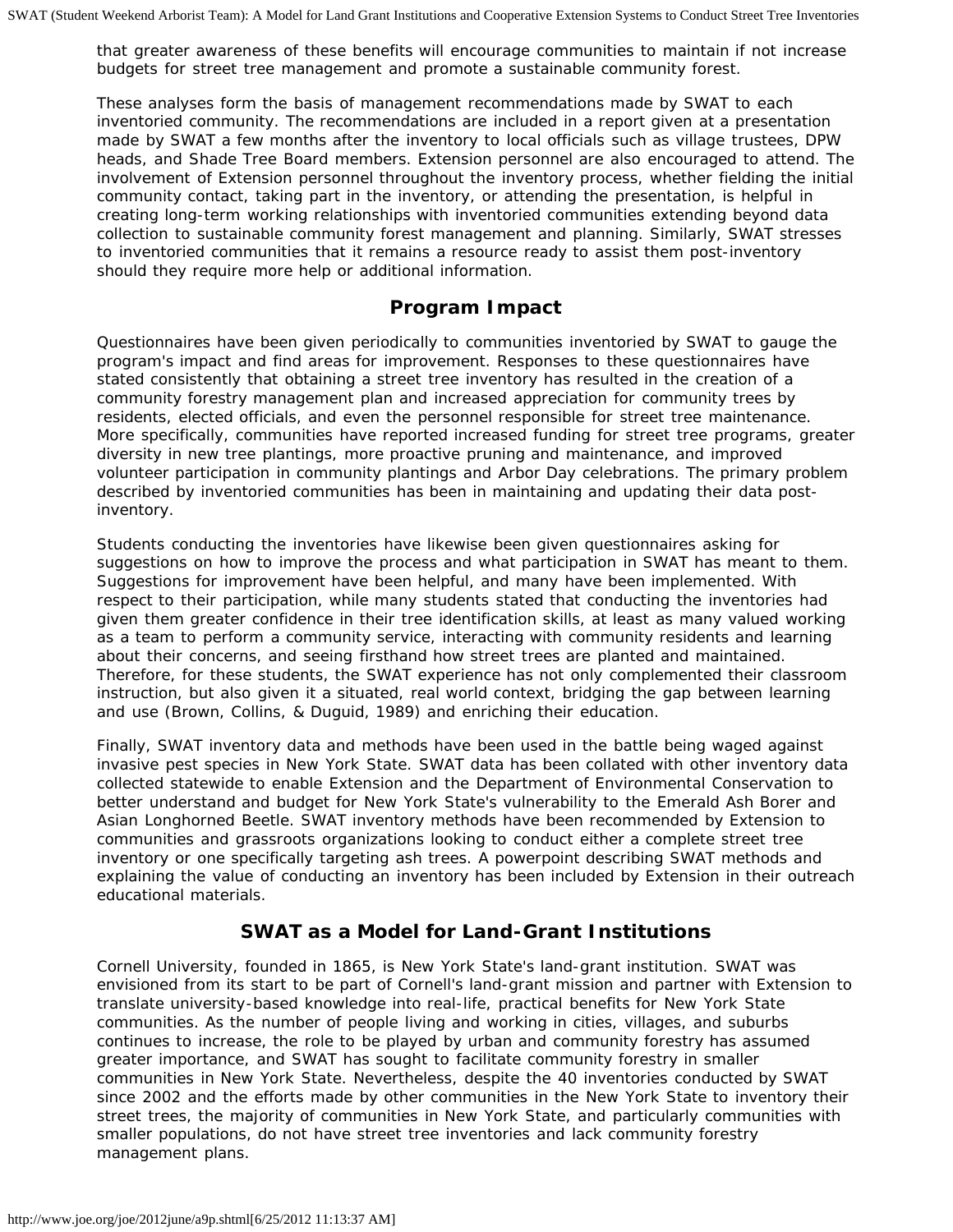It can be assumed based on the few studies that have been done (Bernhardt & Swiecki, 1993; Reeder & Gerhold, 1993) that the relative lack of inventories for New York State communities applies to most if not all other states. Therefore, getting street trees inventoried, and especially street trees in communities with smaller populations, is a real and pressing need not merely for New York State, but for other states as well.

There are more than 100 land-grant institutions in the United States. Many of these institutions have horticulture and/or landscape architecture departments offering courses on woody plant identification, some have urban forestry programs, and many are associated with Extension systems that train Master Gardeners. An opportunity exists, therefore, in many states to partner land-grant institutions with Extension systems to train students and Master Gardeners to conduct street tree inventories. This has been done in several instances (Weisman, 2009; Prochaska & Hoffman, 2010), but, as important as these efforts have been, they have not involved a systematic, sustainable, or statewide approach. SWAT provides such an approach and, with methods that can be easily replicated and a record of success, could serve as a model for land-grant institutions and Extension systems looking to inventory street trees.

#### **Conclusions**

Since the program's founding in 2002, SWAT has conducted 40 street tree inventories for communities in New York State that likely would not have been inventoried otherwise. Because a street tree inventory provides the basis for community forestry planning, SWAT has made an important contribution to the health and sustainability of community trees not just for inventoried communities, but also, given the program's geographic breadth and the large number of communities surveyed, for New York State as a whole. With the growing number of environmental challenges facing communities of all sizes, the value of benefits provided by trees will only increase in significance. So, too, will the role to be played by SWAT and any programs modeled after it in protecting the short- and long-term health of street trees and the community forest resource.

#### **References**

Bernhardt, E., & Swiecki, T. J. (1993). The state of urban forestry in Califomia—1992. California Department of Forestry and Fire Prevention, Urban Forestry Program. 61 pp. Retrieved from: <http://www.ufei.org/files/pubs/SUF92.pdf>

Bloniarz, D. V., & Ryan, D. P. (1996). The use of volunteer initiatives in conducting urban forest resource inventories, *Journal of Arboriculture*, 22(2), 75-82.

Broussard, S. R., & Jones, S. B. (2001). Extension, communities, and schools: Results of a collaborative forestry education project in Philadelphia. *Journal of Extension* [On-line], 39(3) Article 3FEA5. Available at: <http://www.joe.org/joe/2001june/a5.php>

Brown, J. S., Collins, A., & Duguid, P. (1989). Situated cognition and the culture of learning. *Educational Researcher*, 18(1), 32-42.

Cozad, S., McPherson, E. G., & Harding, J. A. (2005). *STRATUM case study evaluation in Minneapolis, Minnesota*. Retrieved from: <http://www.itreetools.org/resources/reports/Minneapolis%20Case%20Study.pdf>.

Dwyer, J. F., McPherson, E. G., Schroeder, H. W., & Rowntree, R. A. (1992). Assessing the benefits and costs of the urban forest. *Journal of Arboriculture*, 18(5), 227-234.

Escobedo, F., & Andreu, M. (2008). *A community guide to urban forest Inventories*. Florida Cooperative Extension, FOR 173. Retrieved from: <http://edis.ifas.ufl.edu/fr232>

Fehlis, C. P. (1992). Urban Extension programs. *Journal of Extension* [On-line], 30(2) Article 2FEA3. Available at: <http://www.joe.org/joe/1992summer/a3.php>

Hughes, G., Measells, M. K., Grado, S. C., Dunn, M. A., Idassi, J. O., & Zielinski, R. J. (2005). Underserved forest landowner workshops: Opportunities for landowners and Extension. *Journal of Extension* [On-line], 43(4) Article 4FEA5. Available at: